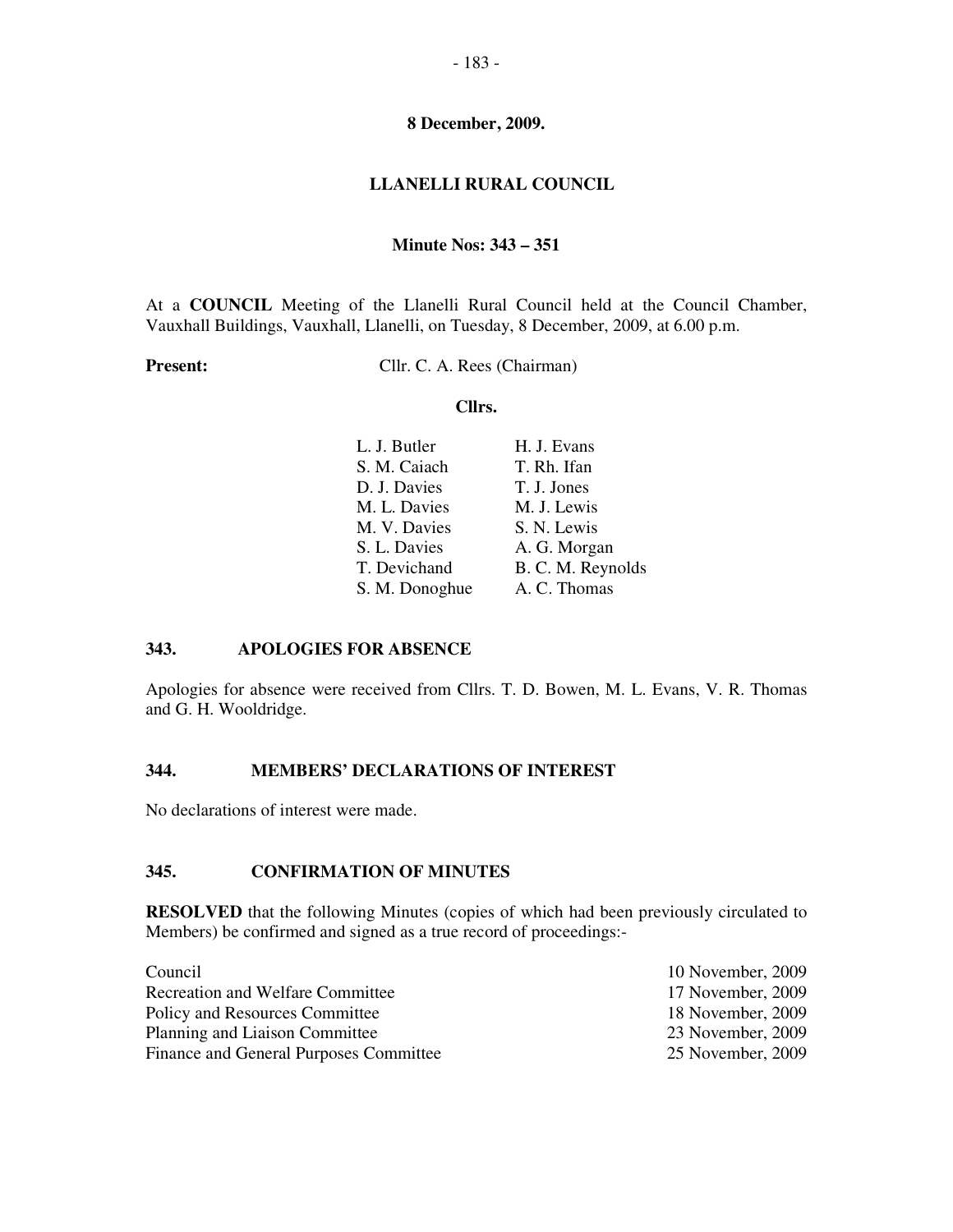## **346. MINOR AUTHORITY REPRESENTATIVE ON SCHOOL GOVERNING BODIES – FURNACE C P SCHOOL**

Cllr. M. L. Evans having expressed his wish to resign as Governor of Furnace C P School, it was

**RESOLVED** that Cllr. M. V. Davies be nominated as this Authority's representative on the Governing Body of Furnace Primary School.

## **347. CARMARTHENSHIRE COUNTY COUNCIL/ONE VOICE WALES - WORKING TOGETHER ENHANCING OUR COMMUNITIES**

Further to Minute No. 267(5), Members were presented with the Clerk's report on the above conference which addressed whether Town and Community Councils wished to strengthen their existing partnership arrangements with Carmarthenshire County Council and/or to create new partnerships to help deliver community services?

County Council Members, Directors and Chief Officers of the Authority attended the conference together with Mr Simon White, Chief Executive, One Voice Wales.

Delegates were provided with a note pack which included a feedback form entitled '48 hour challenge'. All delegates were encouraged to complete the form and to return it at the conclusion of the conference. The delegate note pack stated that the County Council recognised … '*that services often work best when they are designed, managed and delivered at the most local level possible, where they can be more readily attuned to local circumstances and local people's priorities*'.

The aims of the conference were:

- To showcase some of the successful case studies which Town and Community Councils, community groups, voluntary groups and sports clubs had provided.
- To present a selection of services within Carmarthenshire which could be provided by Town and Community Councils, community groups, voluntary groups and sports clubs.
- To provide information on the support, advice and resources available from the County Council and other organisations.
- To explore ideas on how to provide services in collaboration.
- To share key contacts from within the County Council of who to contact should they wish to explore any opportunities further.

To facilitate the aims, the conference was organised into five workshops. The Council was able to cover all five workshops between its three delegates. It was clear from the range of services and functions on offer, that some services lend themselves better to being managed by Town and Community Councils than others.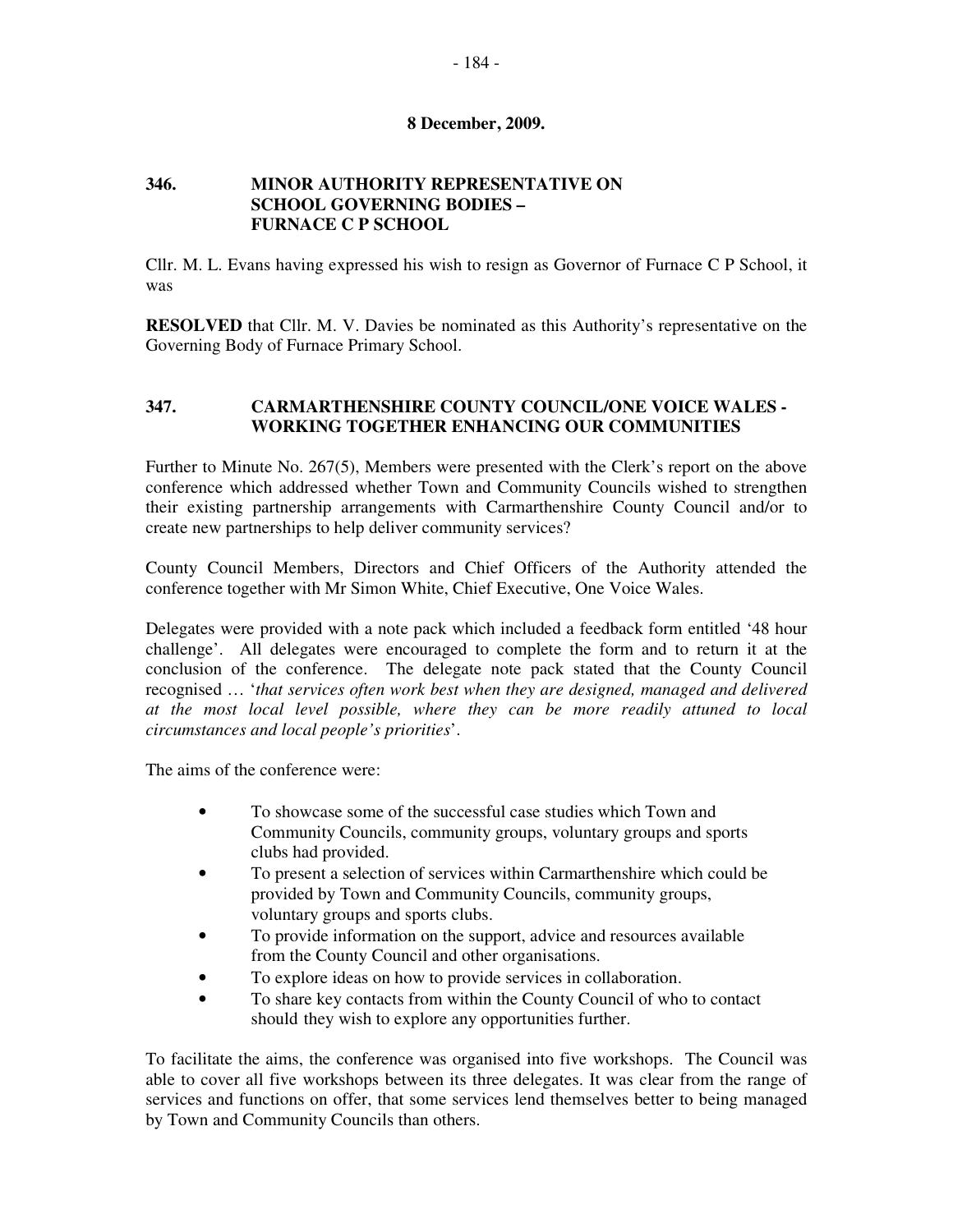In terms of moving matters forward, the Clerk suggested that the Council adopt the following criteria as a framework for future dialogue:

- National policy context and the increasing importance attributed to Town and Community Councils by the Welsh Assembly Government.
- The Council's strategic aims regarding the safeguarding and delivery of key services;
- The cost of delivering the service(s) and value for money;
- Would the Council add value to a service by taking on a service either directly or in partnership with others;
- The extent of Town and Community Council powers to act (delegated powers, statutory powers, future powers – 'power of well being');
- Could partnership opportunities allow a joint approach to service delivery either directly with the County Council and or with other Town and Community Councils for the services on offer;
- Concurrent functions and double taxation;
- Would the funding follow the service;
- Sustainability; and
- TUPE regulations (Transfer of undertakings, protection of employment).

During the ensuing discussion, Members confirmed their support in principle for further dialogue. They felt it was important to safeguard and protect community facilities and services. However, each facility or service ought to be assessed on its own merits. If functions or services were transferred in the future they must be of an acceptable standard prior to being handed over. Sustainability was an important consideration and the Council should only participate further if it could add value by bringing about improvements to benefit local people and it was

**RESOLVED** that the Clerk be authorised to adopt the above criteria for entering into further dialogue with Carmarthenshire County Council and other potential partners when seeking to work more closely together in order to deliver functions and services.

# **348. MATTERS REPORTED**

**RESOLVED** that the schedule of matters reported be noted.

# **349. LLANELLI JOINT BURIAL AUTHORITY**

Members received the following Minutes of a meeting of the Llanelli Joint Burial Authority held on 14 October, 2009:-

"At the Meeting of the Llanelli Joint Burial Authority held at Vauxhall Buildings, Vauxhall, Llanelli, on Wednesday, 14 October 2009 at 4:00 pm.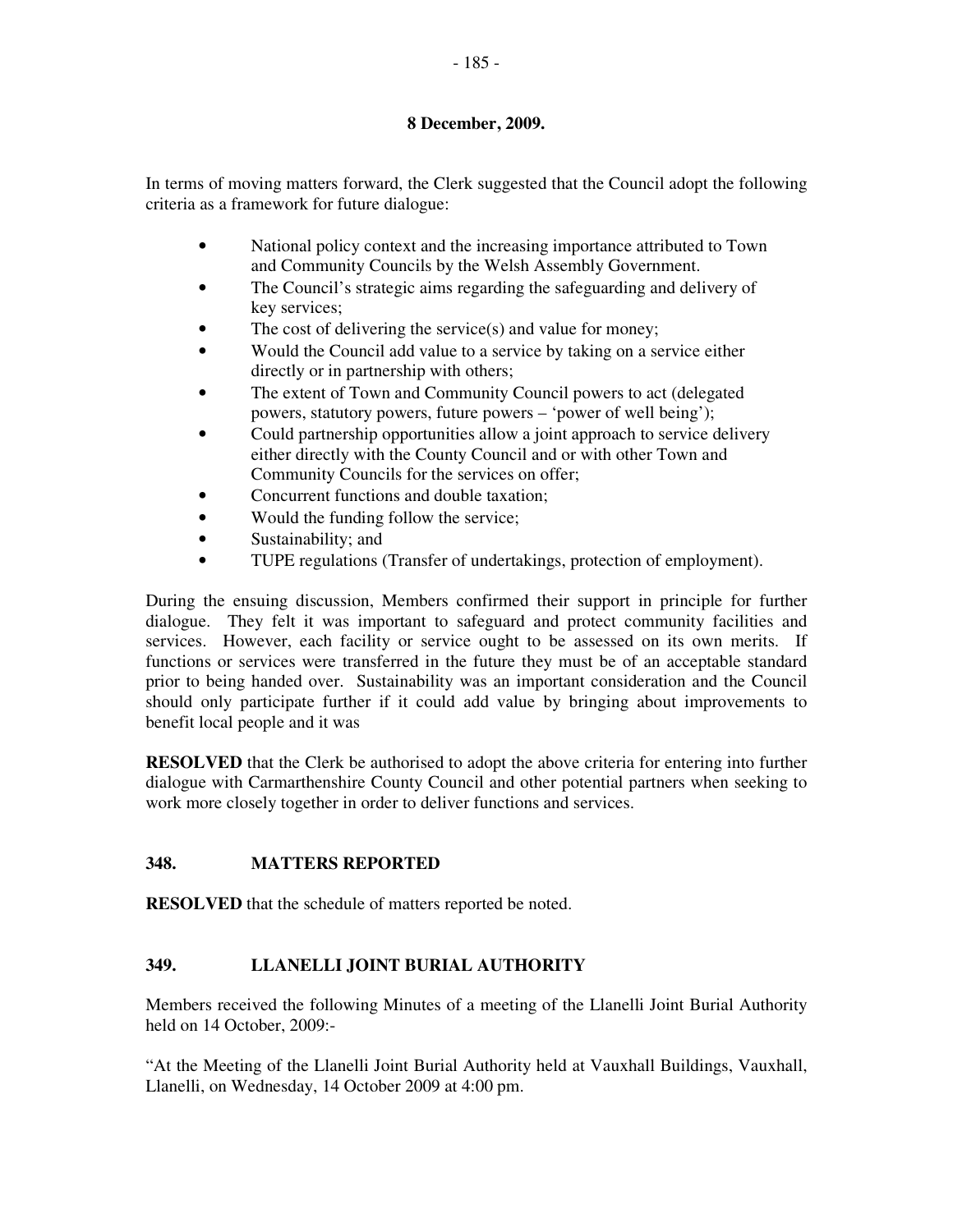Present: Cllrs.

T. D. Bowen W. J. Lemon M. J. P. Burns A. G. Morgan S. M. Donoghue K. D. Rees J. Williams

### 42. APPOINTMENT OF CHAIRMAN PRO TEMPORE

RESOLVED that Cllr S. M. Donoghue be appointed Chairman pro tempore.

#### 43. APOLOGIES FOR ABSENCE

Apologies for absence were received from Cllrs S. L. Davies, T. J. Jones and C. C. Lucas.

#### 44. MEMBERS' DECLARATIONS OF INTEREST

No declarations of interest were made.

#### 45. CONFIRMATION OF MINUTES

RESOLVED that the following minutes (copies of which had been previously circulated) be confirmed and signed as a true record of proceedings.

| <b>Ordinary Meeting</b> | $\overline{\phantom{0}}$ | 9 September 2009  |
|-------------------------|--------------------------|-------------------|
| Special Meeting         | -                        | 17 September 2009 |

#### 46. MATTERS ARISING

Further to Minute No. 41 the Secretary confirmed that the matter had been fully discharged.

RESOLVED that the information be noted.

#### 47. INCOME AND EXPENDITURE REPORTS

RESOLVED that the income and expenditure report for August 2009 and the provisional report for September 2009 be noted.

#### 48. SCHEDULE OF PAYMENTS

Consideration was given to the schedule of payments for September 2009, which revealed expenditure for the month amounted to £25,013.51.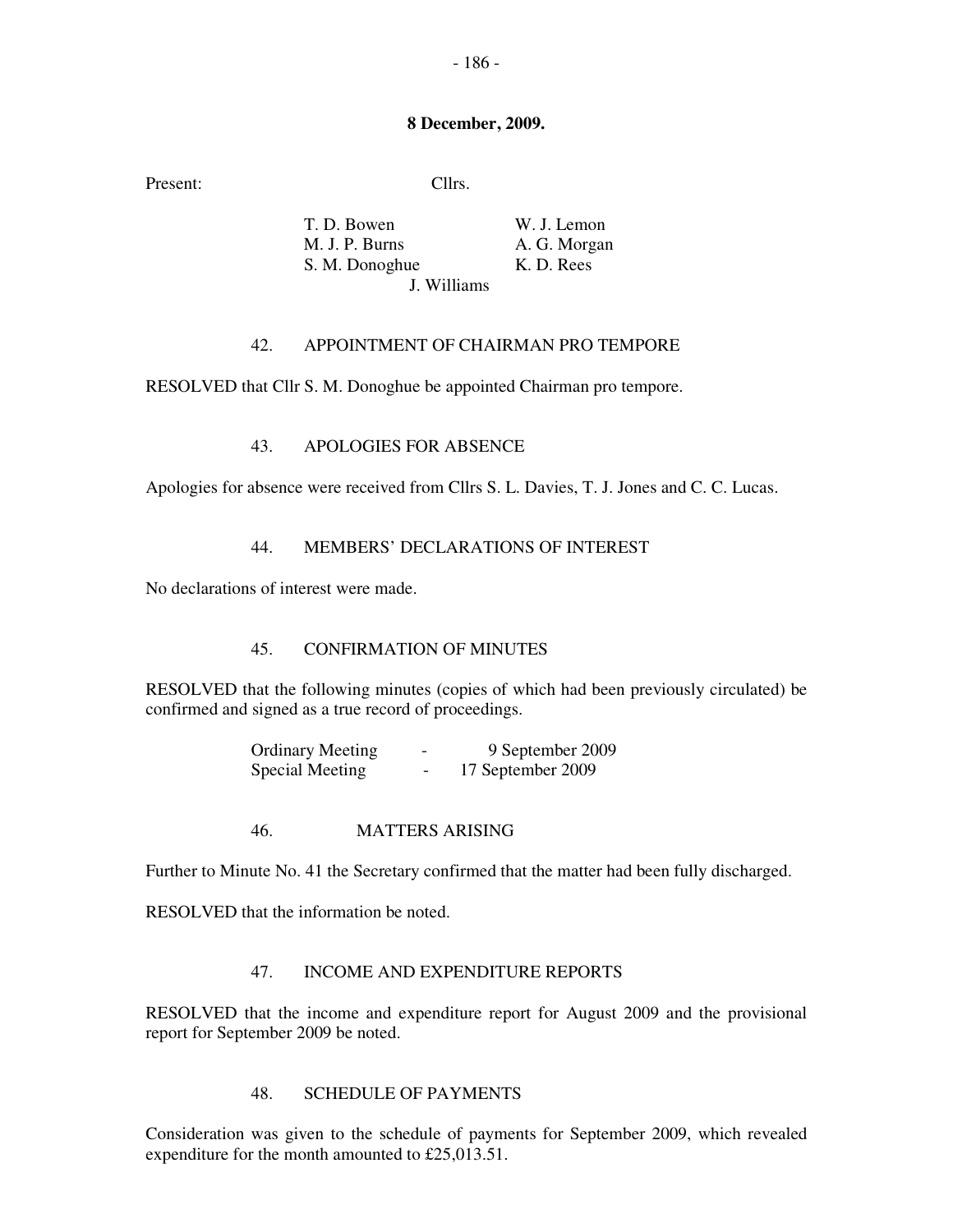RESOLVED that the information be noted.

## 49. LOCAL GOVERNMENT PAY SCALES 2009/2010

RESOLVED that the National Joint Council circular 2/09 confirming pay scales and allowances effective from 1 April 2009, be received and adopted.

### 50. LLANELLI CREMATORIUM LTD – RENT REVIEW

Members considered the Secretary's report informing of the impending annual rent review and which confirmed the amount of rent payable to the Burial Authority from Llanelli Crematorium Ltd, with effect from 1 December 2009.

Members were informed that given the negative position of the 'all items' index figure of the Index of Retail Prices, there would be no increase to the existing rent and it was

RESOLVED that the report be noted.

## 51. REVIEW OF STANDING ORDERS AND FINANCIAL REGULATIONS

Further to Minute No. 34, the Secretary presented his covering report (a copy of which had been previously circulated) which reviewed extant standing orders and financial regulations. Appended to the report were the latest model sets of standing orders and financial regulations provided by the Society of Local Council Clerks and Members were requested to consider adopting them as the Burial Authority's latest versions.

Members were informed that the new sets of documents were an improvement on the Authority's existing versions in so far as they were clearer to read and interpret; they also reflected current legislation and were more succinct.

Following discussion it was

RESOLVED that the Secretary's covering report be accepted and that the model sets of standing orders and financial regulations appended to the report be received and adopted.

# 52. WELSH PURCHASE CARD – ADDITIONAL CARD HOLDER REQUEST

The Secretary informed Members of the need to issue the Cemetery Manager with a Welsh Purchase Card. Following discussion it was

RESOLVED that the request be approved.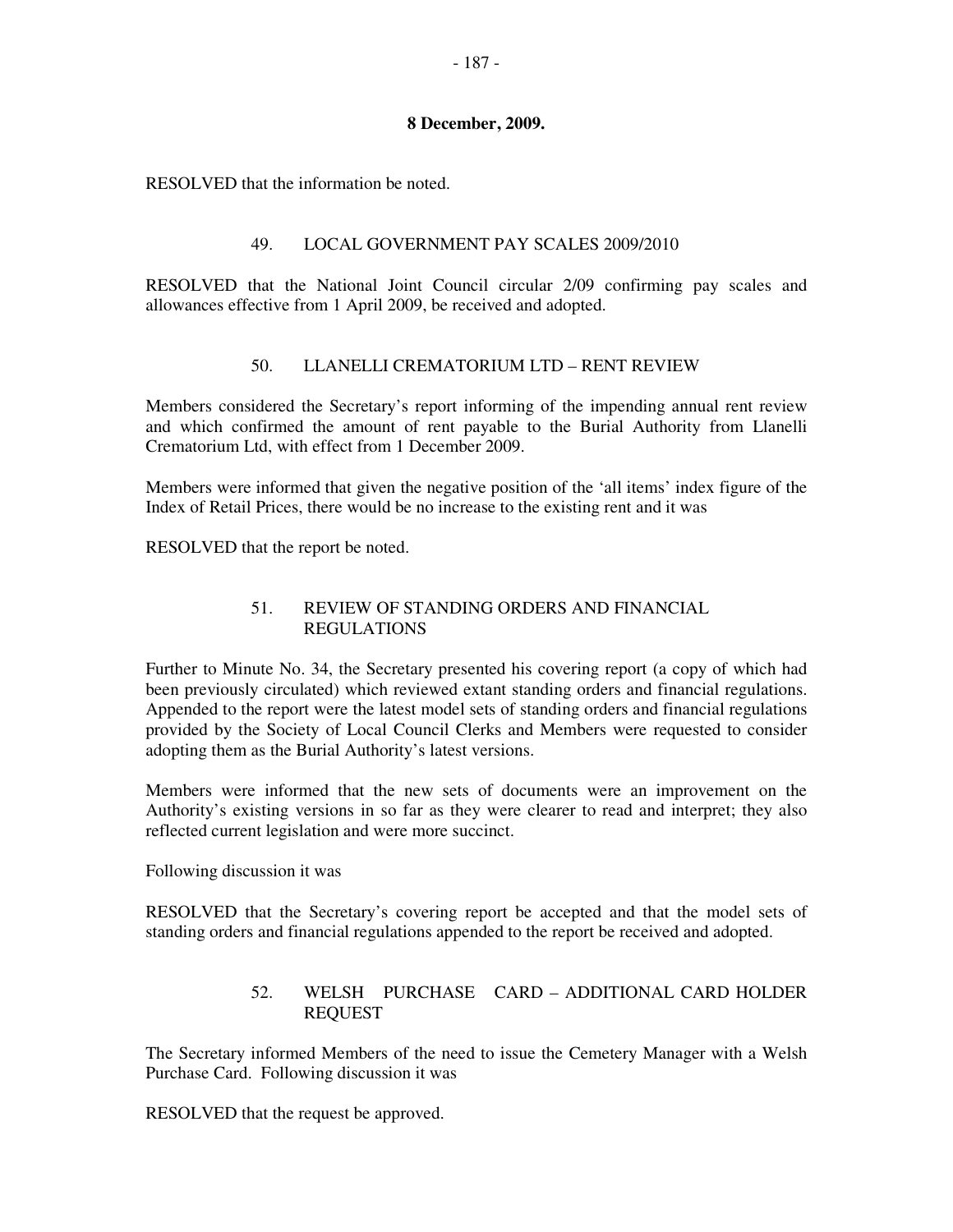# 53. CEMETERY REGULATIONS FOR MEMORIAL MASONS

Members considered a draft policy document prepared by the Cemetery Manager in respect of introducing new cemetery regulations to control the activities and workmanship of memorial masons when working in the cemetery grounds. Members were informed of the need to exert more effective control in monitoring and regulating work activities in order to improve standards.

The Cemetery Manager stated that most other public cemeteries had defined policies in place and recommended that a series of additional controls needed to be introduced namely: a registration and appointment system; clearer guidelines on memorial criteria covering general installation standards, design and colours; standards of workmanship and testing procedures; and a compliance procedure to safeguard against unsafe and unacceptable work practices.

Members having considered the draft policy document and following discussion over the merits of the scheme it was

RESOLVED that the policy document be received and adopted and that the new control measures be introduced following the briefing of memorial masons and funeral directors about the new arrangements and once they had been provided with a copy of the new procedures.

## 54. APPLICATION FOR INCLUSION ON THE APPROVED LIST OF MONUMENTAL MASONS

Members considered an application received from Mr J. J. Lewis of 111 Gnoll Park Road, Neath for inclusion on the Burial Authority's approved list of monumental masons. Members were informed that all necessary insurance documentation was in place and the application was in order and it was

RESOLVED that the application be approved.

## 55. INSTITUTE OF CEMETERY AND CREMATORIUM MANAGEMENT (ICCM) CONFERENCE

Further to Minute No. 23 the Cemetery Manager provided Members with an overview of the ICCM conference recently held in Kenilworth, Warwickshire. Following general discussion, whereupon Members thanked the Cemetery Manager for his report it was

RESOLVED that the information be noted.

……………...................................

The Meeting concluded at 5:10 pm

……………………………............."

**RESOLVED** that the Minutes be noted.